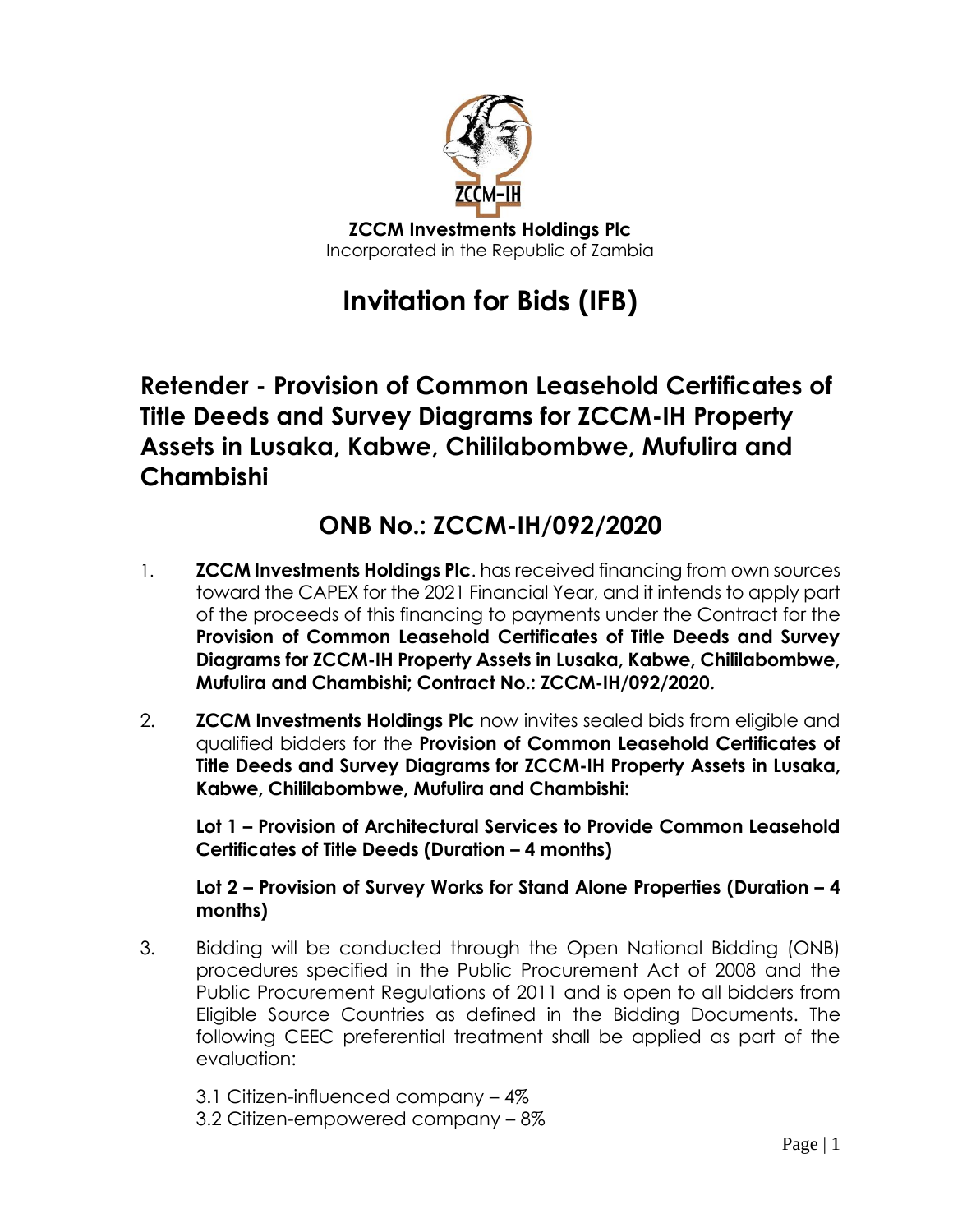3.3 Citizen-owned company – 12%

- 4. Interested eligible bidders may obtain further information from the address below and inspect the Bidding Documents at this address from **08:00 – 13:00 and 14:00 – 17:00** local time, **Monday to Friday** inclusive.
- 5. Qualifications requirements include:
	- i) Experience as a prime land surveyor in at least **two (02) contracts** of a similar nature and scope in the last **five (05) years across commercial, retail and residential markets.**
	- ii) Experience as a prime contractor creating common leaseholds in the property industry in at least **two (02) contracts** of a similar nature and scope in the last **five (05) years** across commercial, retail and residential markets;
	- iii) A minimum amount of liquid assets and/or credit facilities as follows:

**Lot 1 – ZMW 484,100; and Lot 2 – ZMW 383,850.**

iv) Average Annual Turnover for the past three (03) years as follows:

**Lot 1 – ZMW 6,293,300.00; and Lot 2 – ZMW 4,990,050.00;**

- 6. A complete set of Bidding Documents in **English** may be purchased by interested bidders **ON THE SUBMISSION OF A WRITTEN APPLICATION** to the address below and upon payment of a non-refundable fee of **Zambian Kwacha Five Hundred (ZMW500.00).** Bidders are encouraged to request, in writing, for a soft copy of the Bidding Document.
- 7. Due to the COVID-19 pandemic, ZCCM-IH is requesting all potential bidders to deposit the non-refundable fee of **Zambian Kwacha Five Hundred (ZMW500.00)** stated in item 6 above into the following ZCCM-IH Account:

BANK: STANDARD CHARTERED BANK BRANCH: Main Branch ACCOUNT NAME: ZCCM INVESTMENTS HOLDINGS PLC ACCOUNT NUMBER: 0100110001501 Currency: **ZMW or USD equivalent.**

8. Bids must be delivered to the address below at or before **10:00 hours on Tuesday, 23rd February 2021.** Electronic bidding shall *not* be permitted. Late bids will be rejected. Bids will be opened physically in the presence of the bidders' representatives who choose to attend in person at the